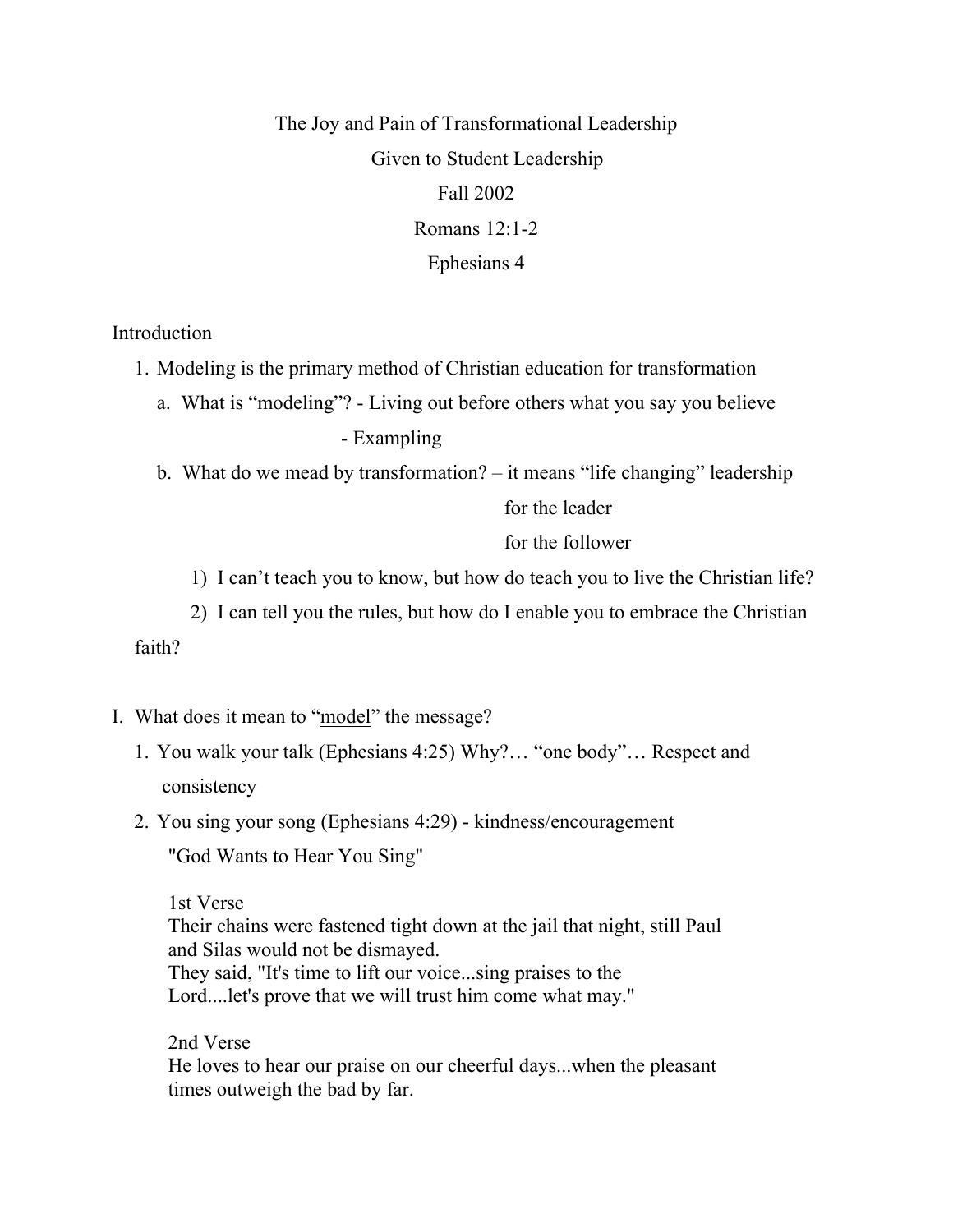But when suffering comes along and we still sing him songs, that is when we bless the father's heart.

## Chorus

God wants to hear you sing when the waves are crashing 'round you, when the fiery darts surround you, when despair is all you see. God wants to hear your voice when the wisest man has spoken and said your circumstance is as hopeless as can be.

That's when God wants to hear you sing.

- 3. You love your Lord grow in your faith
	- a. Chapel
	- b. Devotions
	- c. Quiet times
	- d. Accountability partners
- 4. You profess your faith share your spiritual journey!
- II. How do we void the "message" we seek to communicate?
	- 1. Inconsistency
	- 2. Indecisiveness
	- 3. Duplicity (saying one thing and doing something else)
	- 4. Impure motives
	- 5. Reactiveness (instead of proactiveness)
	- 6. "A forked tongue" (lying)
	- 7. Lack of sticktuitiveness
	- 8. "Jumping around" (not staying with a dream, an assignment, a project a person, an idea, a vision, etc.
	- 9. Talks too much (does not listen)

III. Biblical example of the joy and pain of transformational leadership - I Thessalonians  $2:1-15$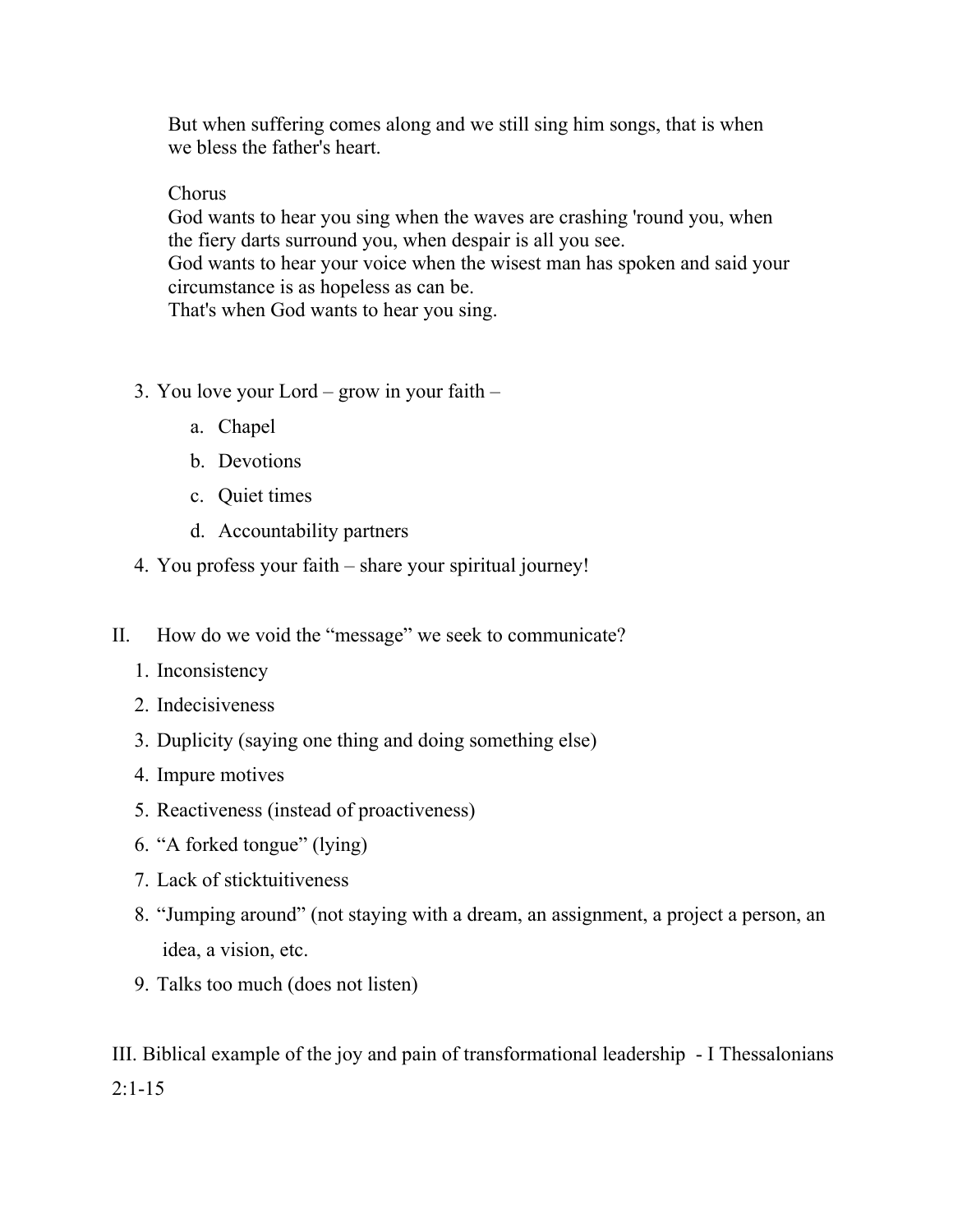## Conclusion - Letter from alum

Hello, I doubt that you will remember me, but I just wanted to drop you a quick email while I still have access to email. I graduated a couple of years ago and had several conversations with you about Theater and New York City, where I will finally move to so I can pursue a career in acting and writing. I never told you while I was a student at MVNC, but you were someone who I looked up to and considered to be a good Christian man. You spoke several times in Chapel of your upbringing and the type of Father that you had. It sounded like we had similar childhoods. I too had an abusive Father who took out his daily frustrations of life out on his children. Your speaking about your Father helped me to realize that the cycle does not have to repeat itself like many of the studies show. I believe all people that have childhood's like that have moments of weakness, in which a certain emotion can come back to haunt us, but for the most part, through God and others, we realize that the repletion of the acts can stop. It was my greatest fear that I someday would participate in the same acts of my father. I have married a wonderful woman. She is a great Christian and has helped me realize that I must forgive my Father for his actions in order to move. I have forgiven my Father, I don't like him, but I have forgiven him.

I also wanted to tell you another way that you were "Jesus" to me. While I attended MVNC, I was not your typical Nazarene student. I enjoyed drinking, smoking, and other immoral acts that are against the Christian faith. Most of the people I came across at the college looked down upon me, because they knew that I participated in these acts. I was friends with other people like me, others that smoked and drank with me. During all that time, I could tell you had a genuine love for the students like me, and that was greatly appreciated. I wish I would have told you while I was still attending college, but everyone has those people in their lives that they look back upon and see them as instrumental people in their current walk with God. One of my biggest regrets in college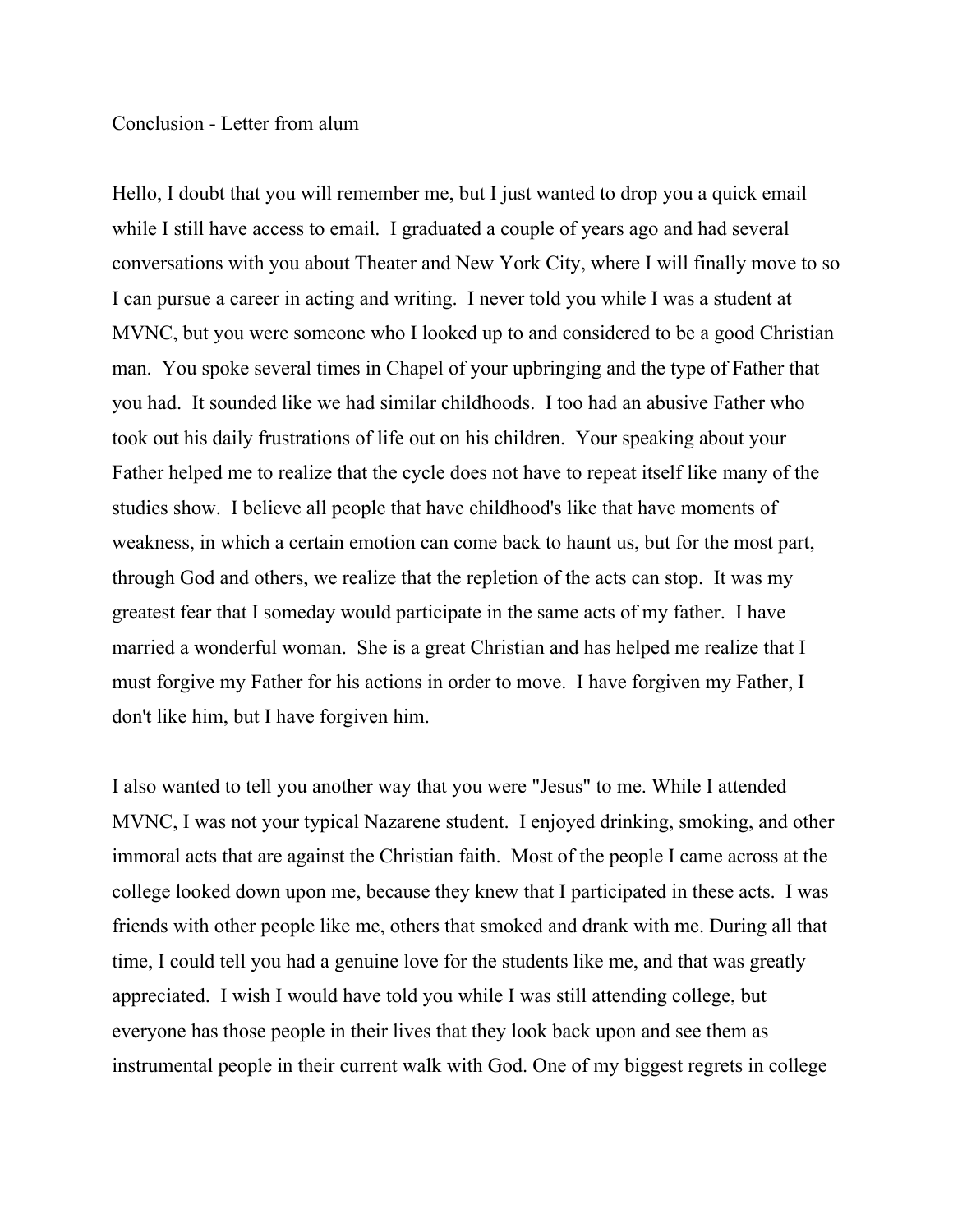is that I did not participate in more acts of service in the various activities that the college participates in. I wish I could do it all over again, but I can only start from this point on.

As you may have noticed, I have some time to kill at my job, so I would like to tell you where I am now in my Christian walk. I have always known God has a place in his Kingdom for me and that he had a special job for me. As a young boy, around the age of 4 years old, I was struck with a rare Kidney problem. I had to go to the hospital and faced a scaring surgery. In my hospital room stood my pastor, parents, nurses, and various members of the church. The nurse said it was time for me to go to surgery, and I asked to pray with everyone in the room. After the prayer, I told everyone that I didn't need surgery because Jesus healed me. The people in the room laughed and said how cute it was for me to say that. When they didn't believe me I grew angry and fought with the nurses as they tried to put me under that antiseptic. Well, to keep a long story short, my first words coming out of the sleep were, "I told you." I didn't need any surgery and the doctor told my mother that a higher power than him healed me. Time and time events like that happened to me, but I still ran from God. The reason I wanted to go to Mt. Vernon was because I grew up with R…. and J….. The three of us were best friends. They were Nazarene and I was Baptist. I did not want to go to college after high school, and they went off to the Naz. After the accident and J…. died, I signed to go to the Naz just because I wanted to be there for my best friend R…., for he was going through a rough time. It seems like I should have known the errors of alcohol then, but I still ignored the signs and stories, and became maybe the biggest drinker the Naz has ever seen. I even bartended my way through college and became friends with many people in the community. After graduation I moved to Columbus, where I continued to bartend at some clubs and worked during the day. One night after bartending, I had a freak stroke. I was rushed to the hospital, and it looked like I could die. I could not move my mouth or think properly, but I knew that I treated Jesus improperly. My girlfriend who later became my Wife was constantly working on me to listen to my heart, and this experience gave us both opportunities to grow more together and towards the lord. I laid in the